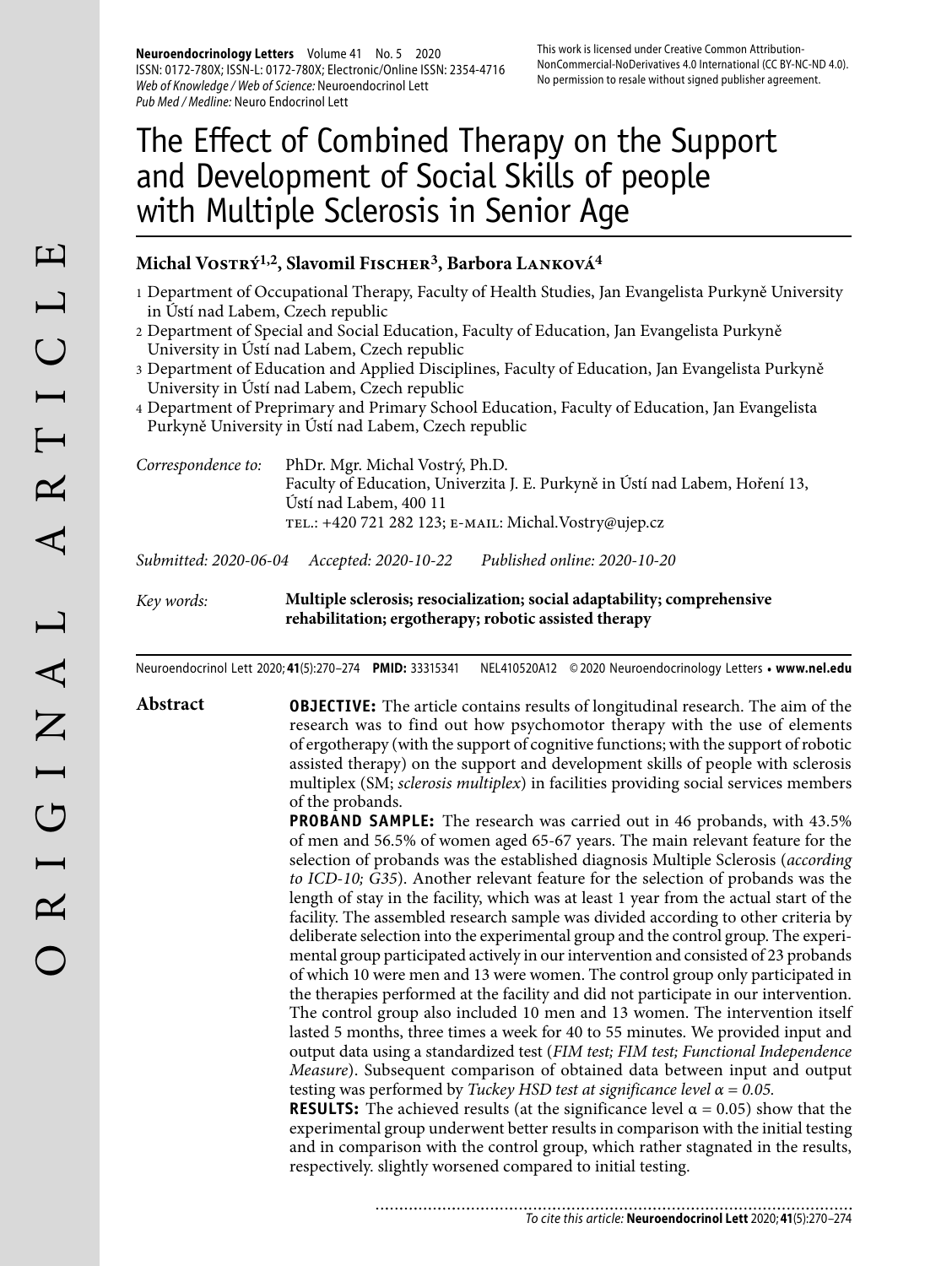**CONCLUSION:** The presented results show an improvement in the experimental group that participated in our chosen combination therapy. We therefore recommend this therapy as a suitable therapeutic activity associated with the given diagnosis with regard to the age of the patients.

# **INTRODUCTION**

The number of multiple sclerosis diagnoses in the last years is on the rise and it affects predominantly young women aged 20-40 (Vališ *et al.* 2017). The disease presents a multi-focus inflammation disease of the central nervous system (CNS) of young adults. Part of the cause is an auto-immune and neurodegenerative (immunopathological) projection in the pathological phase, when the immune system attacks the antigens of (above all) white matter of the CNS (the grey matter, however, gets damaged as well), (Havrdová, 2008; Filippi *et al.* 2020). The cause of the disease is not known, but today, genetic predisposition combined with external factors. Multiple sclerosis is a polygenetically hereditary disease, where only a part of the causing genes is known. From a genetic standpoint, however, the disease is not considered hereditary. The mechanism triggering the autoimmune process can be a viral or bacterial infection. MS can also be caused by environmental agents (above all highly polluted environment), where the immunity of an organism is compromised (Meluzínová, 2008; Lassmann, 2020). The majority of MS cases (up to 85%) starts with a series of relapses and remissions, which go into the secondary, progressive phase within the space of 10 to 20 years. This does not happen always, however, and a certain percentage of patients the relapse portion is not present and there is a steady rise of neurological disability. The prevalence of MS in the Czech republic is estimated to be 170 to 200 per 100,000 people, i.e. 17-20 thousand affected (Horáková, 2011). Patients with multiple sclerosis experience various symptoms, motoric function impairment, however, seems to be present in a majority of cases. Significant changes can be observed specifically in the way people diagnosed with MS walk. This start off with the walk becoming slower, and the postural stability is impaired, together with a different movement pattern of the ankle, especially during dorsal flexion in the stance phase. The walking differences get more noticeable as the neurological deficiency grows. This process coincides with the weakening of muscles with the localization in the flexors of the knee joint (Kellheher *et al.* 2010). Apart from motor deficiency, cognitive deficiency can be observed in up to 65% of patients. A significant breakthrough was also the fact that cognitive deficiencies are not directly bound to the physical state of the patient. The most often observed deficiency is an impairment of working memory, which impacts the ability to learn and cognitive performance (Mezerová *et al.* 2014; Thompson *et al.* 2017). These symptoms, which are present in patients with MS can be

summarized to sphincter issues (urinary incontinence); Depressions, which are the most prevalent psychological syndrome (occuring in up to 75% of patients with experience at least one depressive episode while diagnosed); Furthermore, physical and mental fatigue are reported (this symptom is described by the patients as the most disabling). Other symptoms include spasticity (spastic paresis), which contributes to the image of central motoneurons and is regarded as a prevalent mobility-limiting symptom. Balance is also impacted, which is caused by impaired proprioception, weakening of motor strength, impairment of muscle coordination or sight impairment (Novotná, 2013). The degree of impairment in the rehabilitation practice is expressed by using the EDSS (Expanded Disability Status Scale), which measures neurological disabilities (\*Expanded disability status scale: Kurtzke; 1983\*). In the case of this scale, the disability is quantified based on the evaluation of seven functional systems: sight, motor skills, cerebellum functions, brain stem functions, sphincters, fatigue evaluation and cognitive deficiency. Furthermore, tests such as the Timed 25 foot walk test (T25FW) are used, which is measured over the distance of 25 feet (7.62 metres). Above all, the speed and regularity of the walk are evaluated. Furthermore, tests such as 10 metre walk speed are used, where maximum speed and safety of walking are measured. Other tests include the Timed up and go test (TUG). The test involves rising from a chair, walking 3 metres and back again. The last extensive test is also a walking test for 6/2 minutes, where the walking endurance is measured (Novotná *et al.* 2013).

Rehabilitation plays an important part of the treatment of patients. The goal of complex rehabilitation is to ease and master basic daily activites, which enables the patient to learn new skills, which aid in the patient's mobility control, self-sufficiency, communication and it also supports social adaptability (social and work integration). The first phase of the rehabilitation is called diagnostic. This is where the patient is diagnosed with multiple sclerosis and this diagnosis is presented to them. Patients often experience shock and thus the ability to accept new information is impaired (Barnes, 2003). In this case, psychological intervention and help from family members. This phase is followed by early rehabilitation phase, which focuses on motoric treatment. Physiotherapy and ergotherapy play an important role; these are based on the neurophysiological basis of brain plasticity, and supports adaptational changes in the nerve structures. In the late phases of rehabilitation, patients usually lose individual phases and their functional endurance and ability lowers. Rehabilitation is therefore targeted to treat issues connected to the motor impairment, walking and stability, or the treatment of spasticity (Hoskovcová *et al.* 2008). In the case of postural instability, patients often use various forms of balance exercise focusing on the oculomotoric system. In general, we can say that rehabilitation shows little evidence of positive impact of stability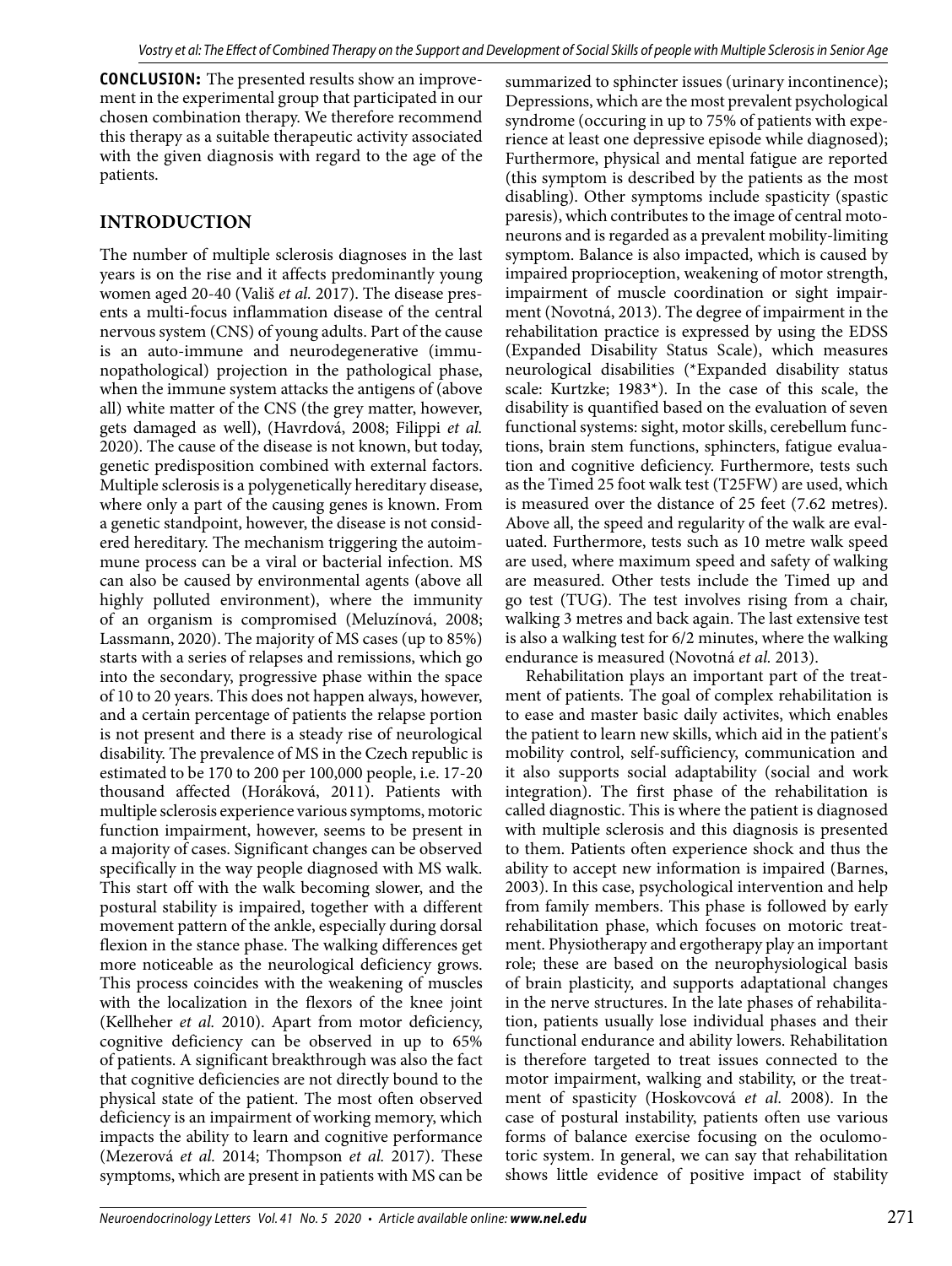

**Fig. 1.** Influence of intervention on the improvement on managing everyday tasks compared to input and output testing of the test and control groups of patients diagnosed with Multiple sclerosis.

Note: The comparison between the input and output test of MS diagnosed patients; MS - exp.group - in (Multiple sclerosis; test group; input test) / MS - exp.group - out (Multiple sclerosis; test group; output test) - P = 0.3426 and MS - con.group - in (Multiple sclerosis; control group; input test) / MS - con.group - out (Multiple sclerosis; control group; output test) - P = 0.4314. Source: own research

training on postural instability. In practice, stimulation is provided by the so-called robot-assisted therapy, Flowin®, Posturomed, SMART Balance Master®, BalanceTutor(tm), etc. (Řasová, 2017).

#### **MATERIAL AND METHODS**

The goal of the presented research was: To determine how combined therapy (\*psychomotoric therapy; physiostherapy; ergotherapy; robot-assisted therapy; cognitive therapy) influences the social adaptability of patients diagnosed with multiple sclerosis (according to the ICD-10; G35). Social adaptability is understood as improvement in the observed criteria, i.e. mobility and self-sufficiency. The research was performed in social service centres in 46 patients, 43.5% male and 56.5% female, aged 65-67. This is the main relevant criterion for the performed research. Another relevant attribute of the selected subjects was the length of stay in the social service centres, which was to be at least 1 year since their admission to the centre. The subject pool was divided based on other criteria by deliberate selection into 2 groups, a test group and a control group. The test group actively attended our interventions and consisted of 23 subjects, 10 male (43.5%) and 13 female (56.5%). The control group attended only the therapy sessions organized by the given centre and did not attend our interventions. This group consisted of 23 subjects as well, 10 male (43.5%) and 13 female (56.5%). The intervention lasted for 5 months, with 4 weekly meetings with a duration of approx. 45 minutes each, performed above all as individual therapy. As mentioned above in the theoretical data, we chose a standardized test aimed at the evaluation of functional independence (\*FIM test; Functional Independence Measure\*). Compared to the above mentioned tests which observe the patient in real time and measure mobility in particular, FIM test enables us to get a comprehensive view of the patient's

state and compare any improvement or deterioration in the results with previously obtained data. The comparison of input and output data was performed by the Tuckey HCD test with a significance level of  $\alpha = 0.05$ . For the interventions, we chose psychomotoric therapy, elements of ergo- and physiotherapy, balance exercises and robot-assisted therapy, repeated periodically on an individual basis. During the interventions with the test group, the patients' individual needs were regarded.

# **RESULTS**

In the case of support and development of social skills in multiple sclerosis patients, these results were observed and presented. In case of the first monitored indicator (see graph 1), which monitors the ability to perform routine daily activities, we can see that the test group performed better at the end of the research compared to the start of the research and the control group. The level decreased by 2.13 points, which means the individual was less dependent on the assistance of caretakers. The control group's level increased by 2.05 points after attending regular therapy, which (according to the FIM test results) means more dependency on caretakers. A similar result can be observed in the second indicator (see graph 2) which targets mobility development. In the case of more frequent interventions, the test group's level dropped by 2.16 points, which points to the subjects' better gross motor skills. The difference was most noticeable in walking, which became more stable. However, the walks still had to be accompanied by assisting instruments, e.g. walking canes or crutches. The control group's level, on the other hand, rose by 4.16 points, which was the biggest rise in the monitored indicators. The last monitored indicator (see graph 3) targeted the development and support in social adaptation. In this case, similarly to the previous results, the test group achieved better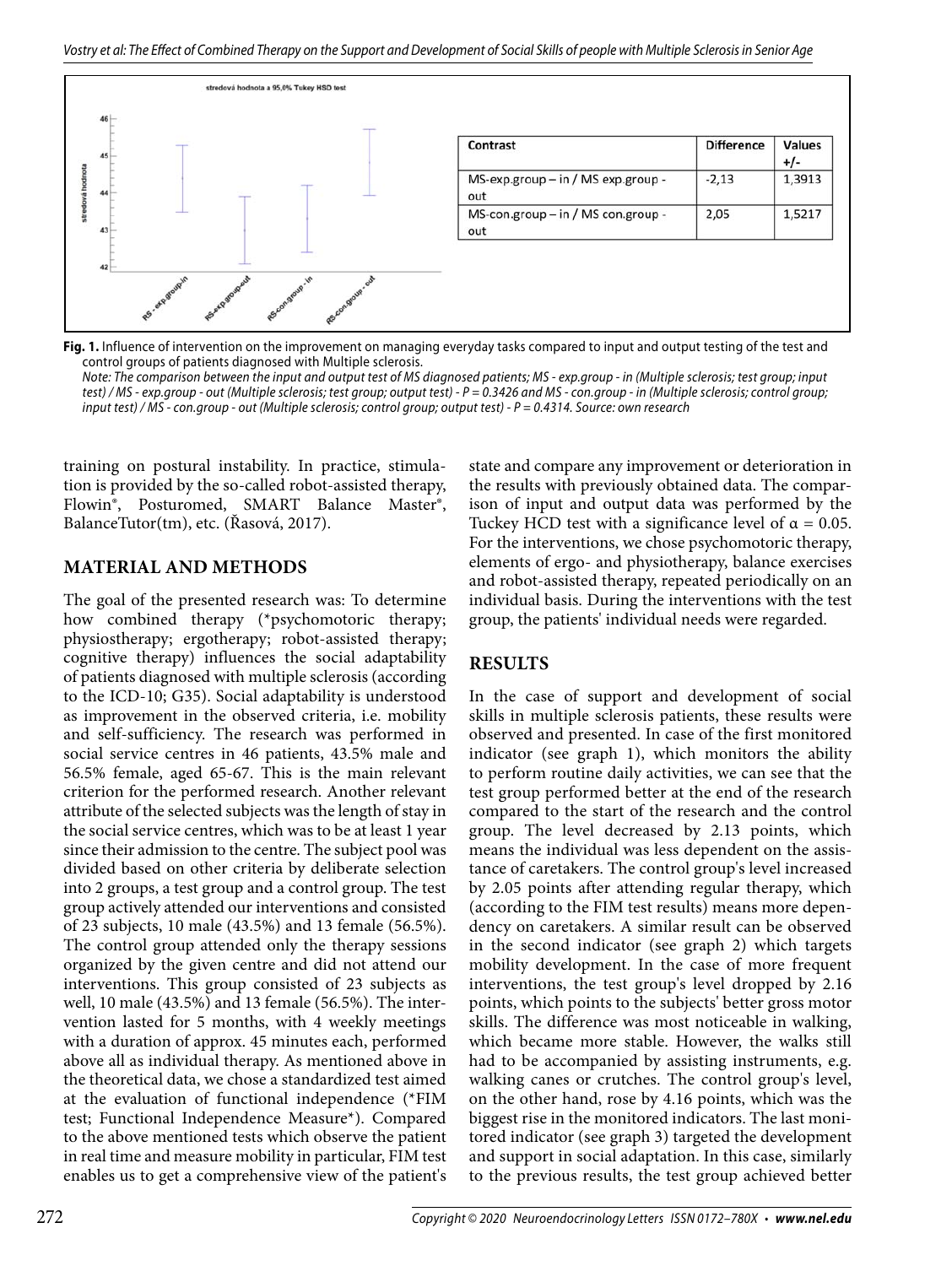

**Fig. 2.** Influence of intervention on mobility development compared to input and output testing of the test and control groups of patients diagnosed with Multiple sclerosis.

Note: The comparison between the input and output test of MS diagnosed patients; MS - exp.group - in (Multiple sclerosis; test group; input test) / MS - exp.group - out (Multiple sclerosis; test group; output test) - P = 0.5681 and MS - con.group - in (Multiple sclerosis; control group; input test) / MS - con.group - out (Multiple sclerosis; control group; output test) - P = 0.1484. Source: own research

results compared to input testing and the control group. The test group's point level lowered by 1.85 points and the test group grew by 2.37 points, which meant increased dependency on the help of caretakers. The presented results point to the fact that if the frequency and duration of our interventions are increased, there may be better results for such a group of subjects. In our case, this was a test group which apart from standard rehabilitation approaches also engaged in our interventions. It is, at this time, important to also point out the possible limits of this study, which may to affect the end results to a significant degree. Among the limits of the study for this research, we may mention, from our standpoint, above all low motivation of patients and their opinion on their diagnosis. The duration and intensity of the chosen therapy may affect the end results. Higher or lower intensity of the treatment may influence our output. We cannot disregard the

ongoing attacks of the illness, which were, however, not observed in either group over the course of the therapy. Lastly, we must mention the engagement of the therapeutical team. To mitigate the above mentioned limits as much as possible, each group of subjects got their own therapeutist. This therapeutist worked with the same subjects along the entire duration of the interventions, including the input and output testing, according to a rehabilitation plan agreed upon ahead of time.

#### **DISCUSSION**

Based on the results of the performed research, we have come to the following recommendations for practical treatment. A combination of somatic, psychological and cognitive deficiency can, in practice, create an impression that it is necessary to firstly take care of the somatic or psychological issues, i.e. the problem that



**Fig. 3.** Influence of intervention on social adaptation compared to input and output testing of the test and control groups of patients diagnosed with Multiple sclerosis.

Note: The comparison between the input and output test of MS diagnosed patients; MS - exp.group - in (Multiple sclerosis; test group; input test) / MS - exp.group - out (Multiple sclerosis; test group; output test) - P = 0.0878 and MS - con.group - in (Multiple sclerosis; control group; input test) / MS - con.group - out (Multiple sclerosis; control group; output test) - P = 0.07244. Source: research